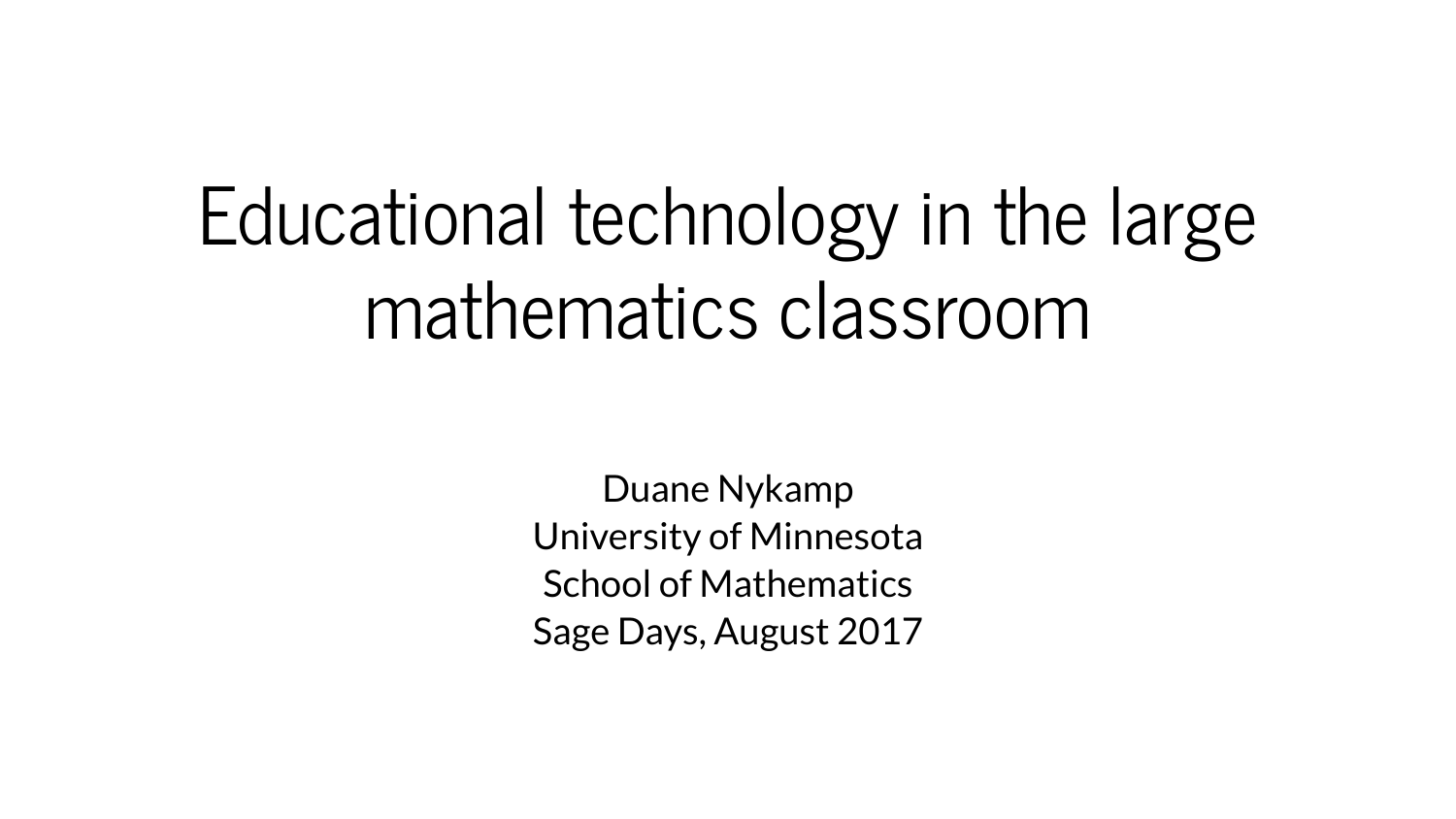# Motivation for involving technology in the classroom

- Active learning = good
- Large classes = inevitable
- $\bullet$  Instructor interaction = critical
- Key instructor role  $=$  coach

How can we best use technology to maximize the effectiveness of instructor coaching interactions in a large active learning mathematics class?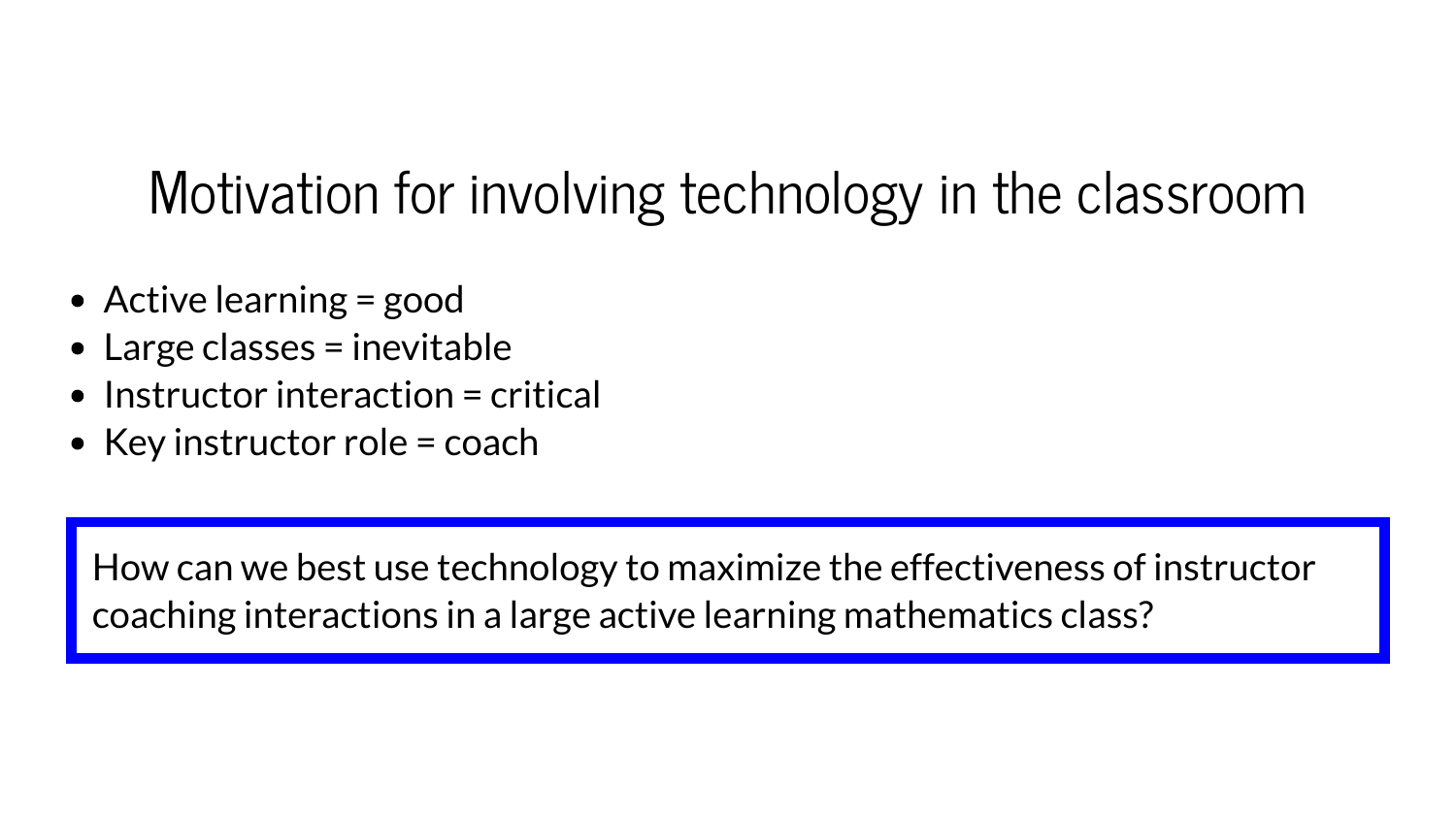# In person or via technology?

|                     | In person                             | <b>Via technology</b>                          |
|---------------------|---------------------------------------|------------------------------------------------|
| Content<br>delivery | Tailor based on students'<br>reaction | Available any time                             |
| Assessment          | Concepts, high-level<br>thinking      | Computations                                   |
| Feedback            | Nuanced, individualized<br>feedback   | Immediate feedback to each<br>student          |
| Guidance            | Diagnose trouble spots                | Indicate standard routes to<br>common problems |
| Grading             | Open ended, free<br>responses         | Easily allow multiple attempts                 |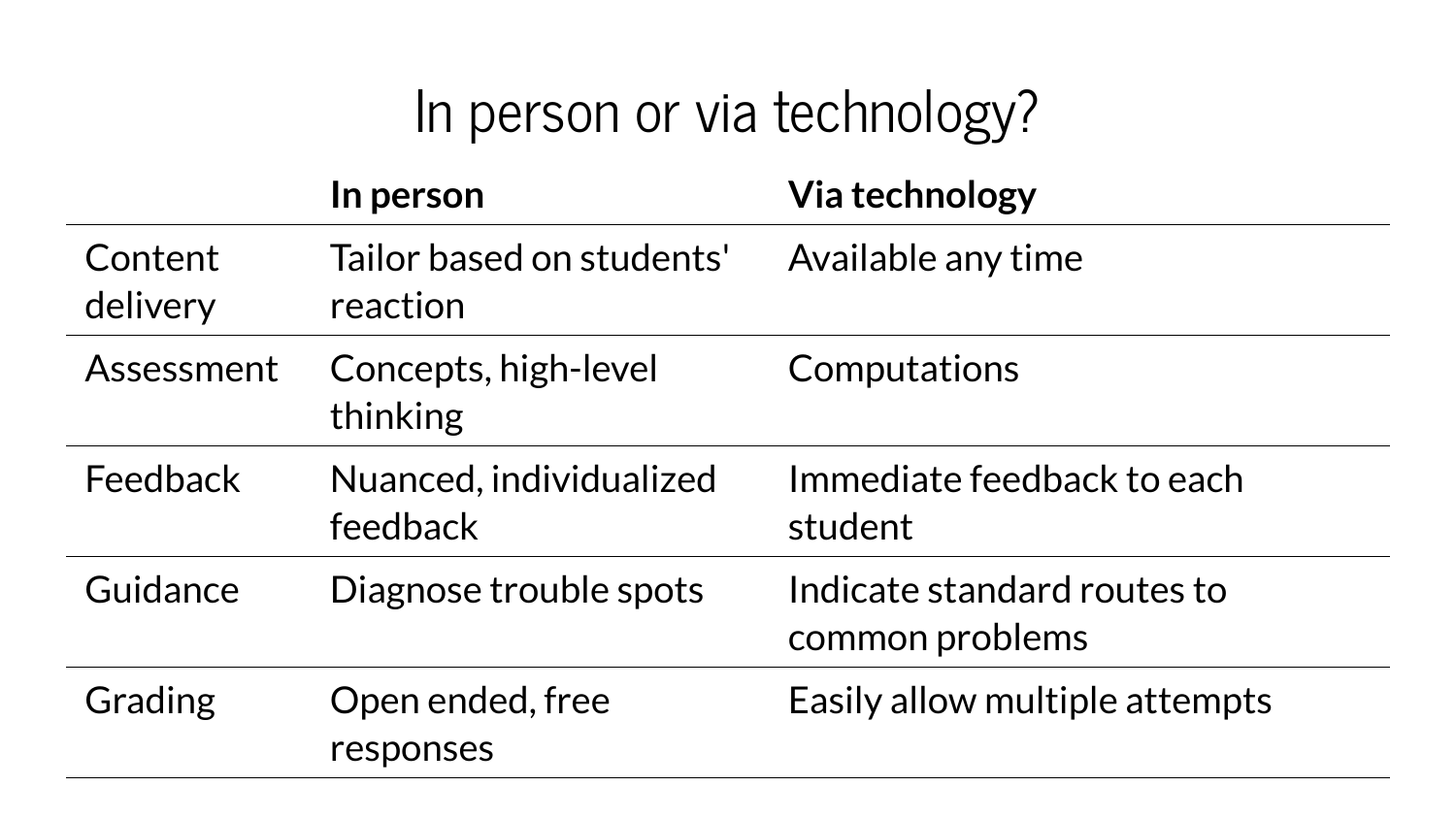# Strategy we've adopted

Developed flipped College Algebra, Precalculus, and Biocalculus courses with a large educational technology component.

- Content delivery, videos and/or readings, at home
- Projects, exploration, worksheets, problem-solving, communication skills in class

Roles of educational technology

- Homework assignments
- Computer-graded worksheets
- Online quizzes
- Computer-graded exams
- Generate hand-graded exams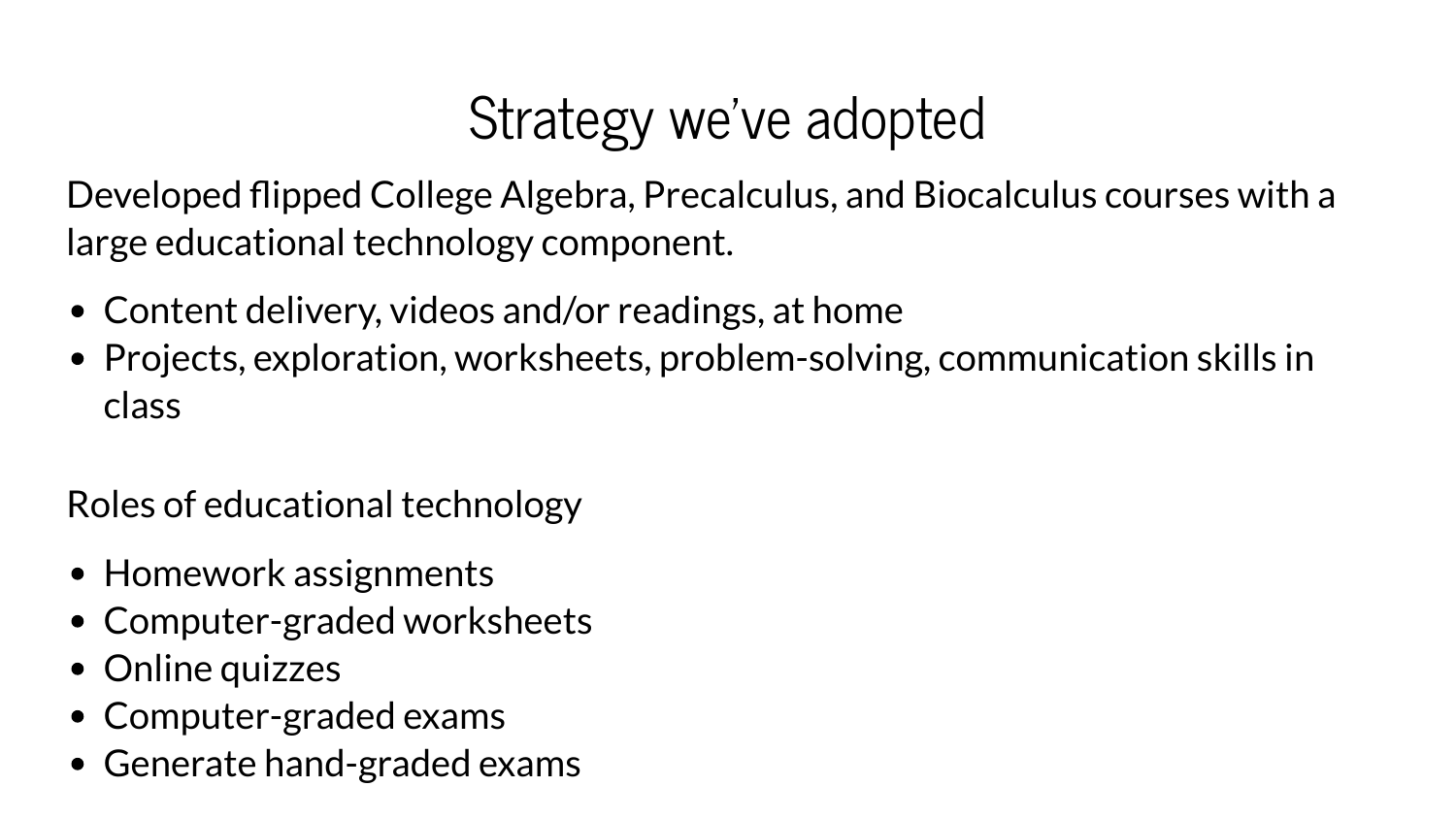# Developed educational technology

Developed our own educational technology systems

- MOLS (Minnesota Online Learning System)
	- Based on Mathematica
	- Used for active courses, review materials, and placement exams
- Math Insight ([mathinsight.org](http://mathinsight.org/))
	- Based on python (sympy)
	- Integrates online text, videos, interactive applets, interactive text, computergraded problems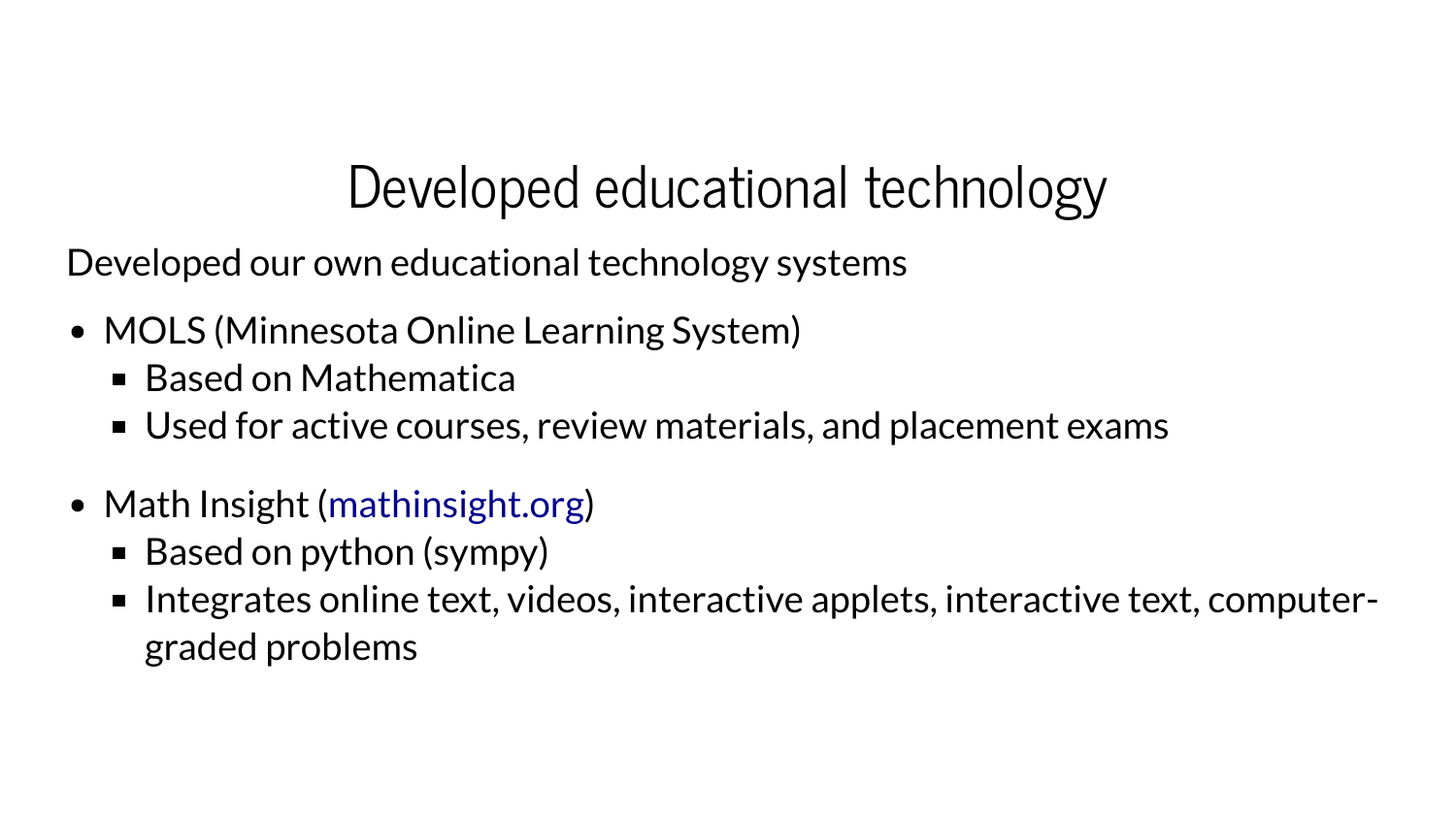# MOLS (Minnesota Online Learning System) Demonstration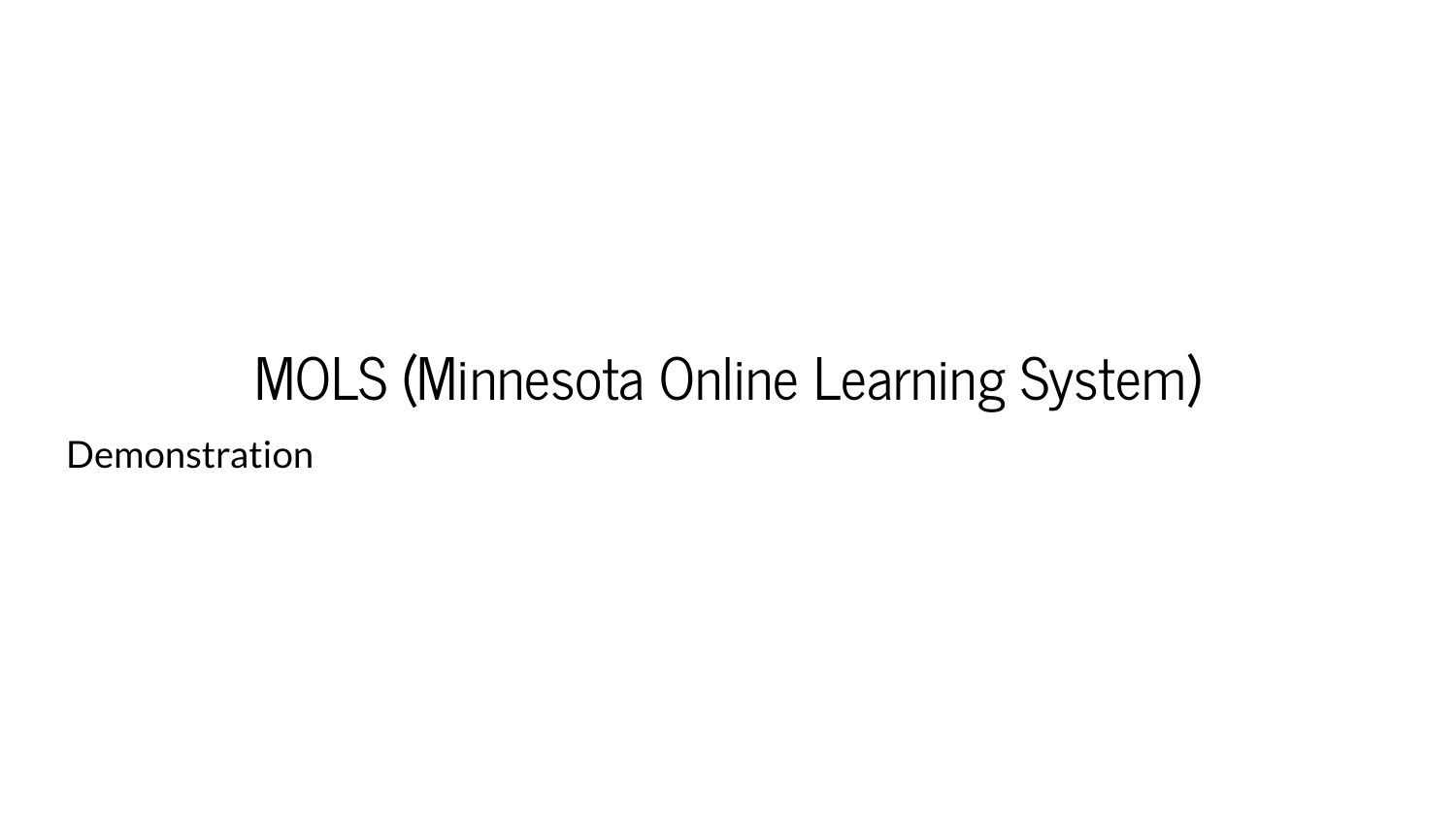# Math Insight mathinsight.org

Examples

- Helping students translate between different graphical [representations](http://mathinsight.org/assess/math1241/solving_single_autonomous_differential_equations_graphical)
- Interaction between [interactives](http://mathinsight.org/assess/math2241/graphical_matrix_vector_multiplication) and text
- Potential for richer graphical [interaction](http://mathinsight.org/directional_derivative_gradient_introduction)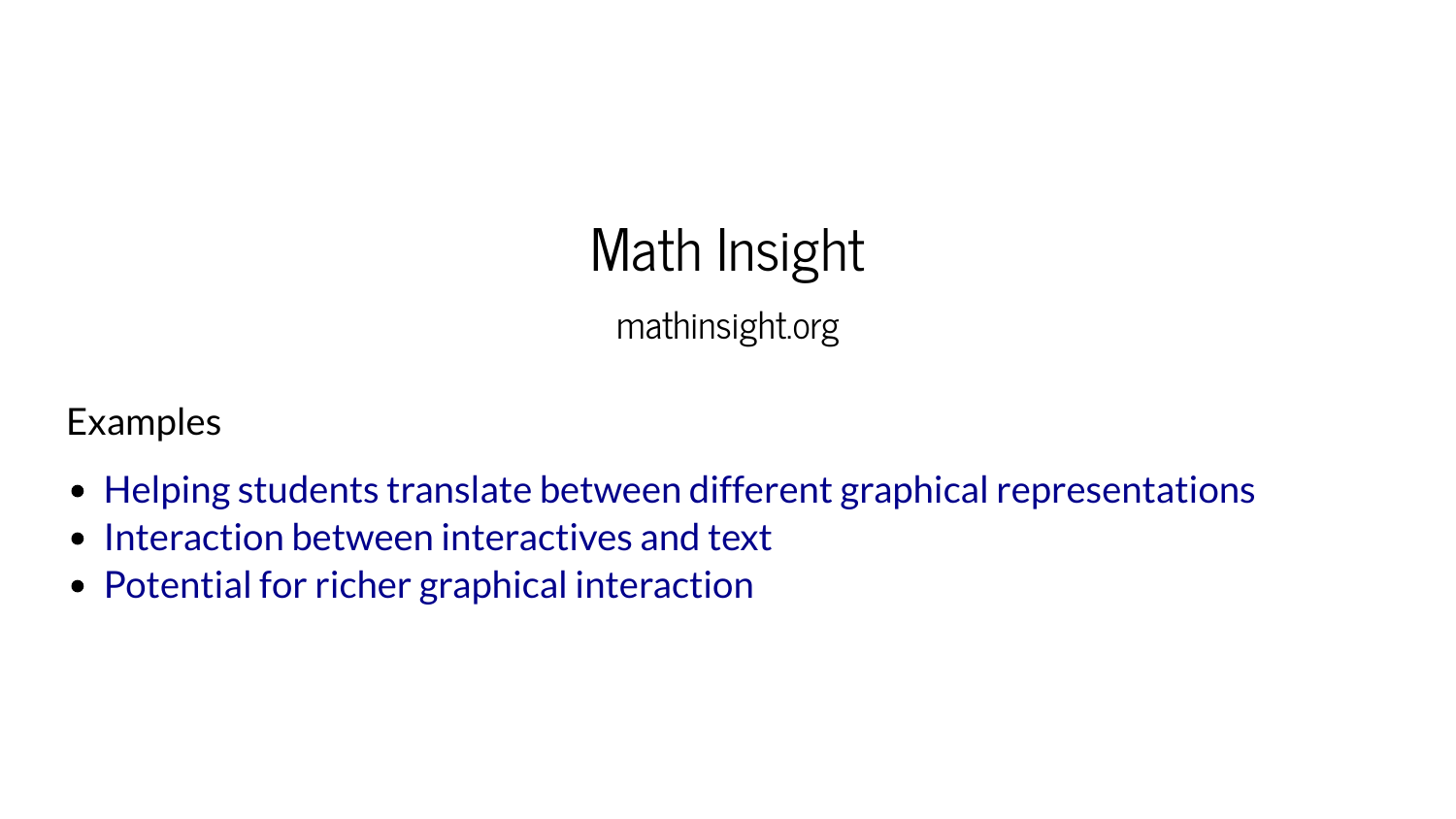Challenges in answer validation, feedback, and partial credit Basic question: if I have two similar expressions  $a$  and  $a'$ , how can I ′

1. determine where they are different

2. provide feedback or hints about their difference

3. provide mechanisms for assigning partial credit

4. provide customized instructions or solutions based on errors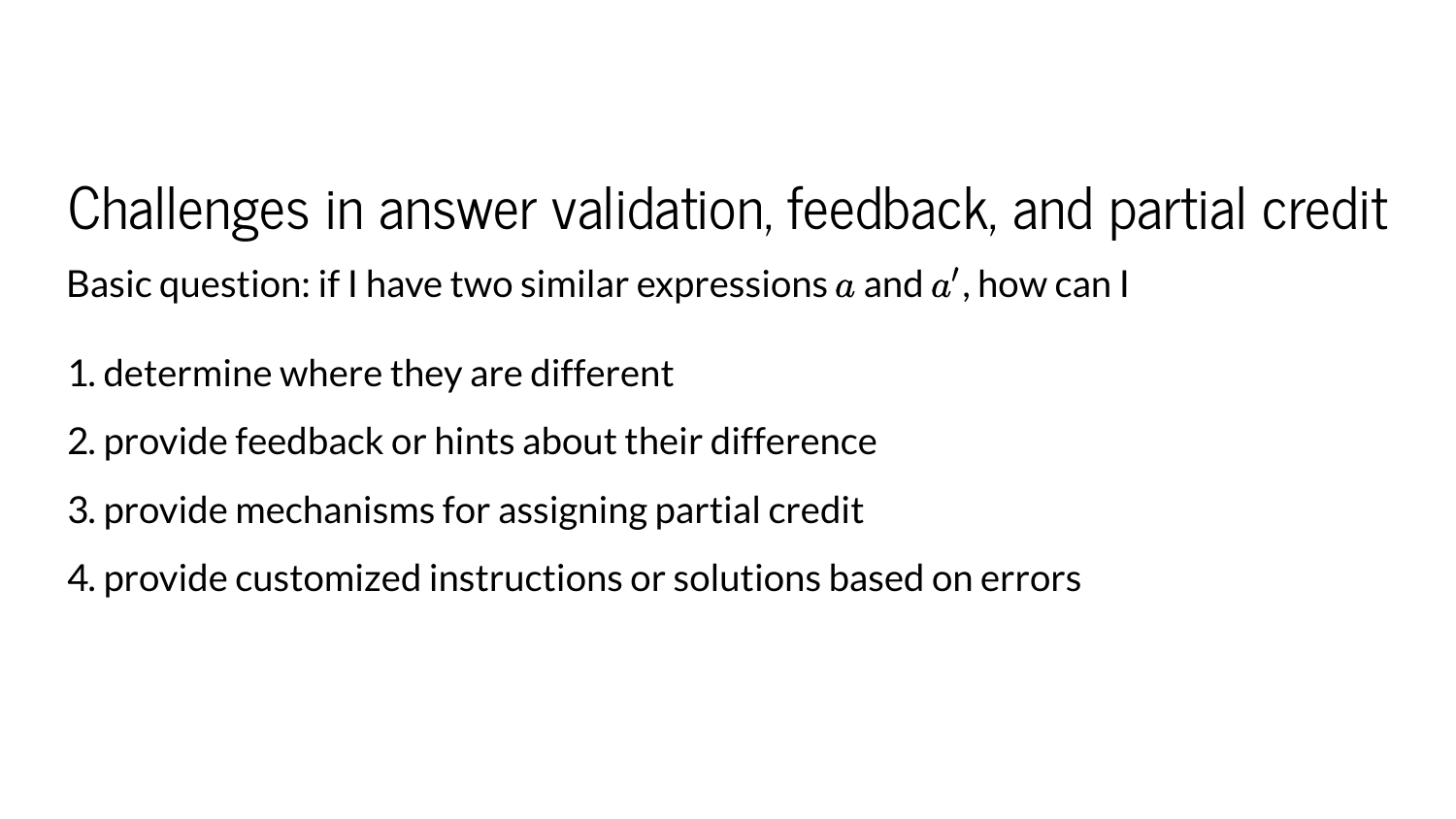#### Simple example

| Enter $x+y+2.8821$ |
|--------------------|
|--------------------|

| <b>\act.</b><br>— / |  |
|---------------------|--|

Rounding:

Sign errors:

Submit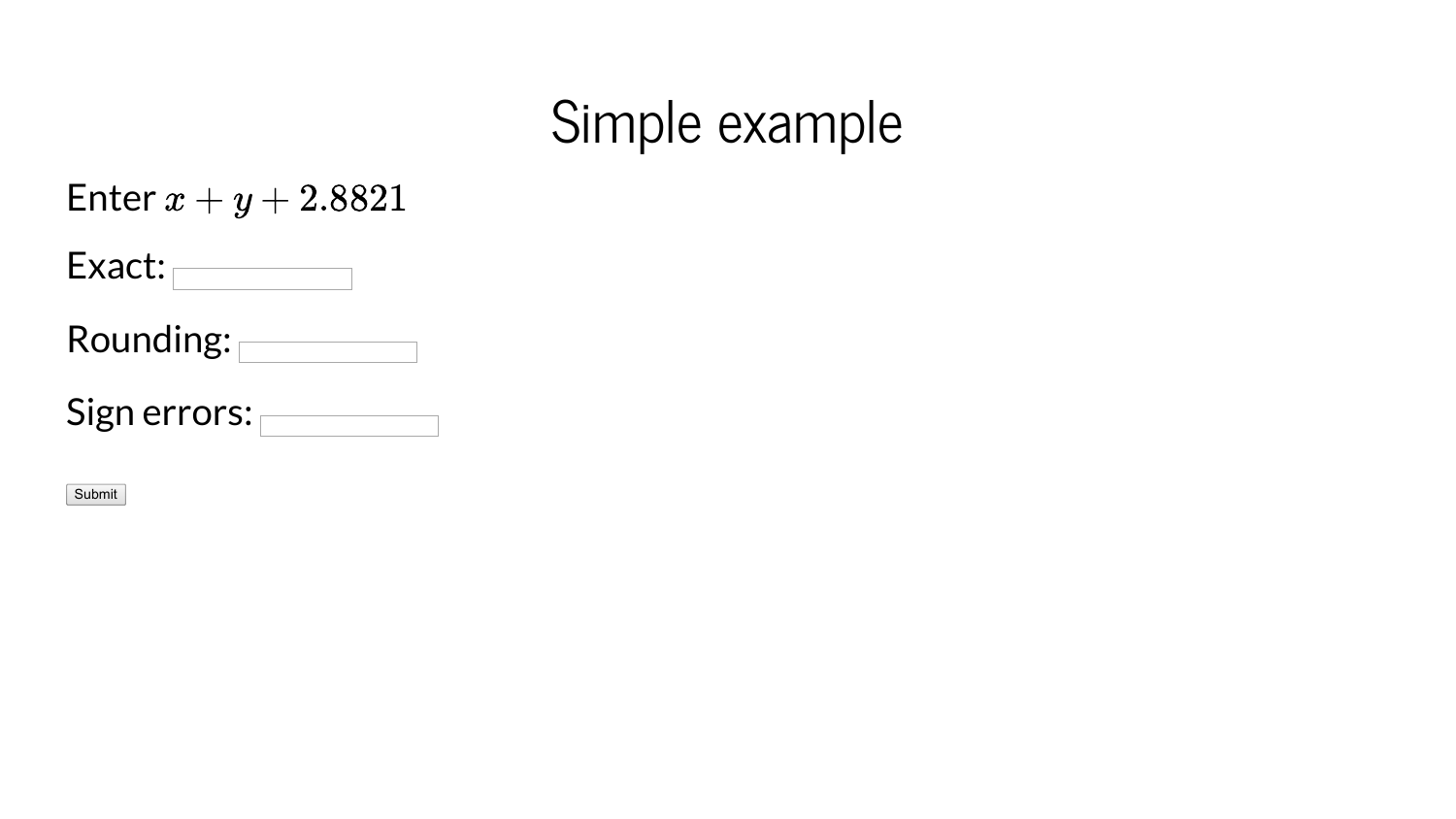#### Catch errors in constant terms or factors?

Problems/ambiguities when extending to numerical errors.

- Type of error depends on mathematical representation
- Give useful/understandable feedback?

Enter  $3y+e^{5x+1}+2$ 

Submit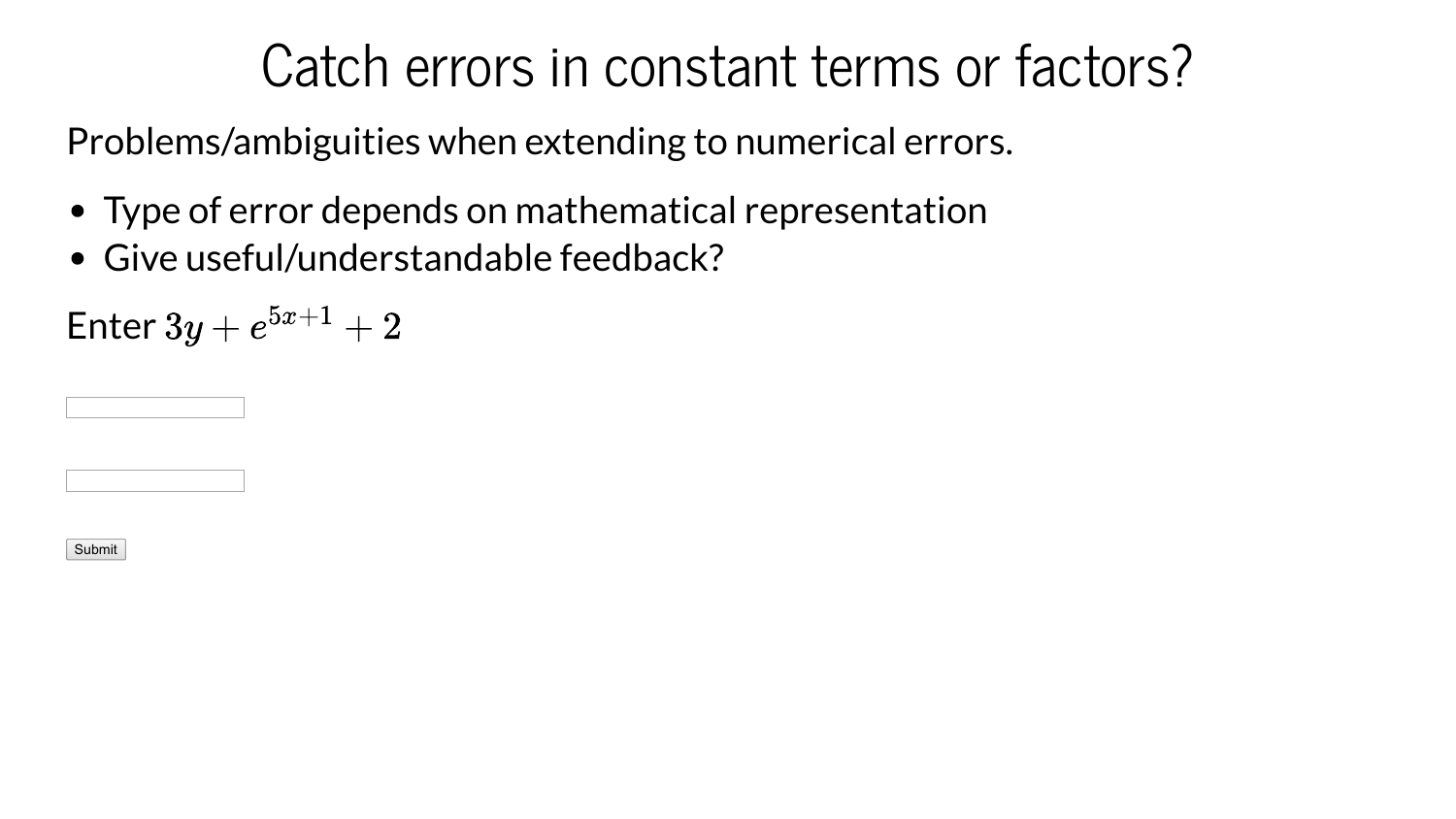#### Appropriate comparison depends on context.

Appropriate feedback and partial credit for deviation from the correct expression  $a=\frac{4}{3}x^3$  may depend on the problem. Common errors would be different, for example, in these cases:  $\frac{4}{3}x^2$ 3

\n- $$
\frac{d}{dx} \frac{x^4}{3}
$$
\n- $\int 4x^2 dx$  (ignoring constant)
\n- $\frac{4x^3 - 8x^4}{3 - 6x}$  if  $x \neq \frac{1}{2}$
\n

An effective feedback and partial credit system should reflect these errors.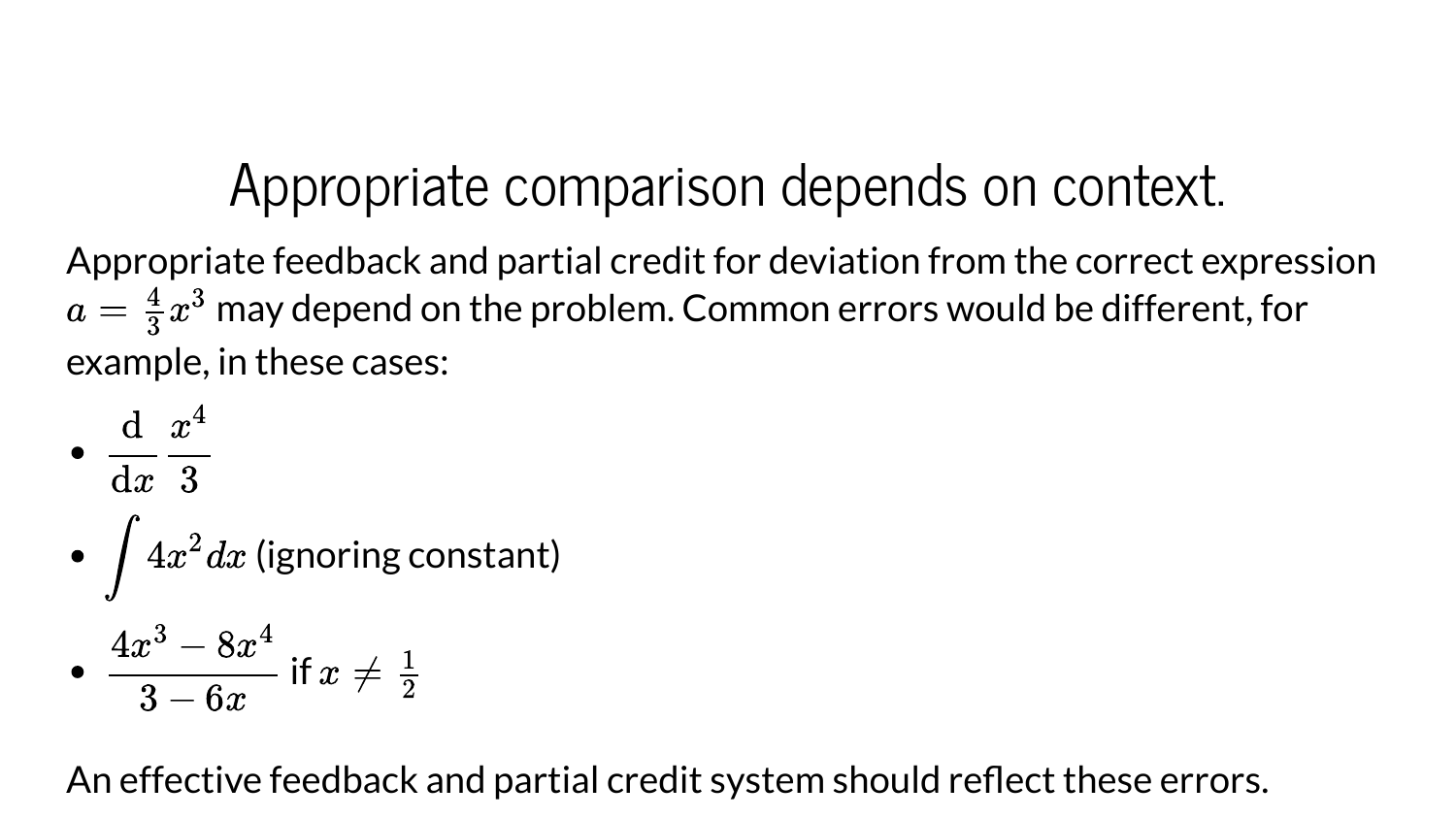#### Beyond the expression tree

Previous approach for comparing expressions  $a$  and  $a'$  was based on manipulating their expression trees. ′

Expression trees (at least when simplified or evaluated) contain insufficient information to determine effective feedback and partial credit.





Question: Can one construct expressions with richer metadata and exploit the structure to provide better feedback and partial credit?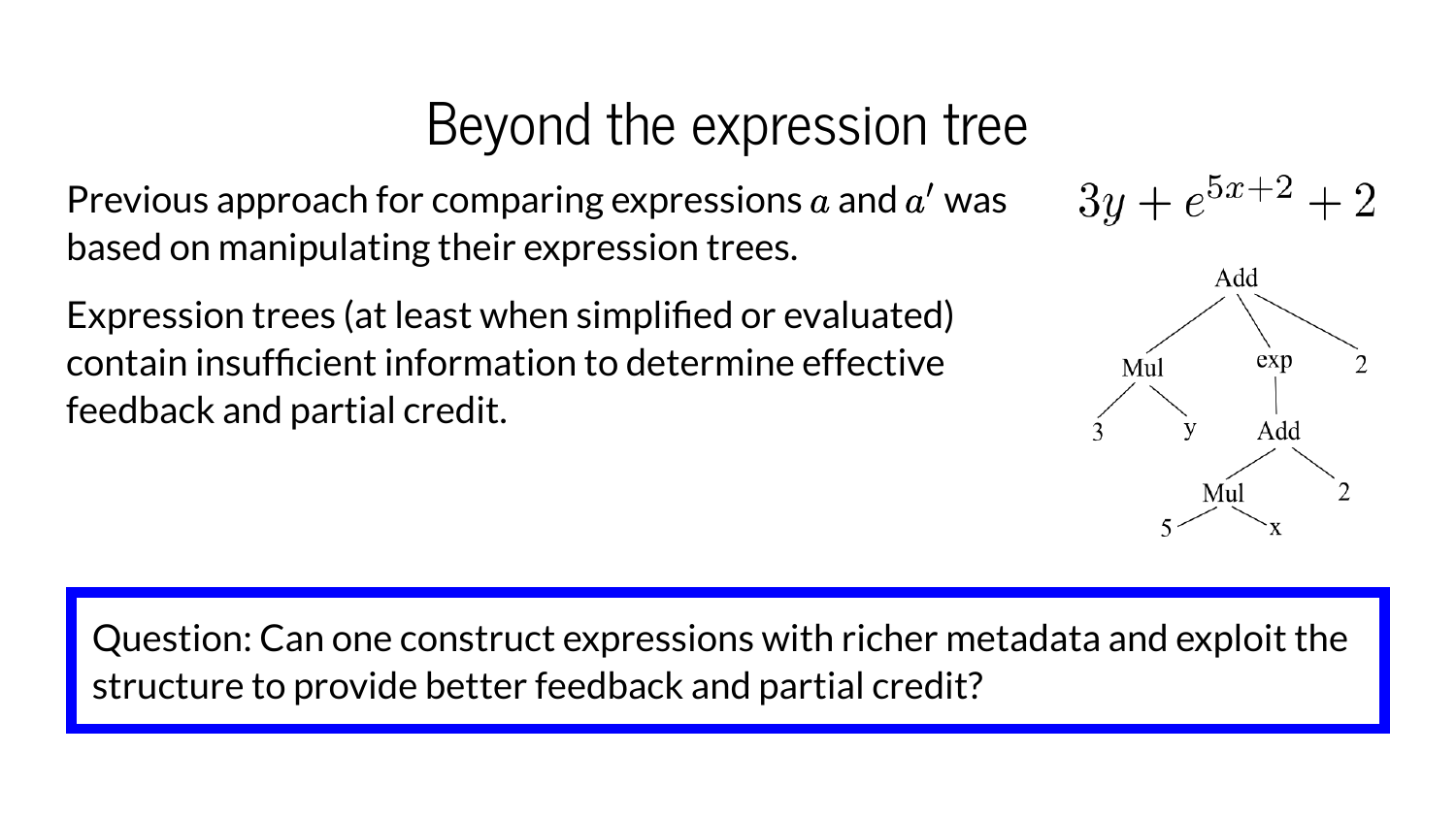#### Unevaluated expressions

Idea: base approach on unevaluated expressions.

Rather than coding an answer as an expression  $a=\frac{4}{3}x^3,$  one retains the operations used to obtain the answer. The previous examples could be written as:  $\frac{4}{3}x^2$ 3

- diff $(x^4/3, x)$
- $\bullet$  integrate(4\*x^2, x)
- simplify rational( $(4*x^3-8*x^4)/(3-6*x)$ )

Expression trees involving unevaluated operations could underlie more sophisticated answer validation algorithms.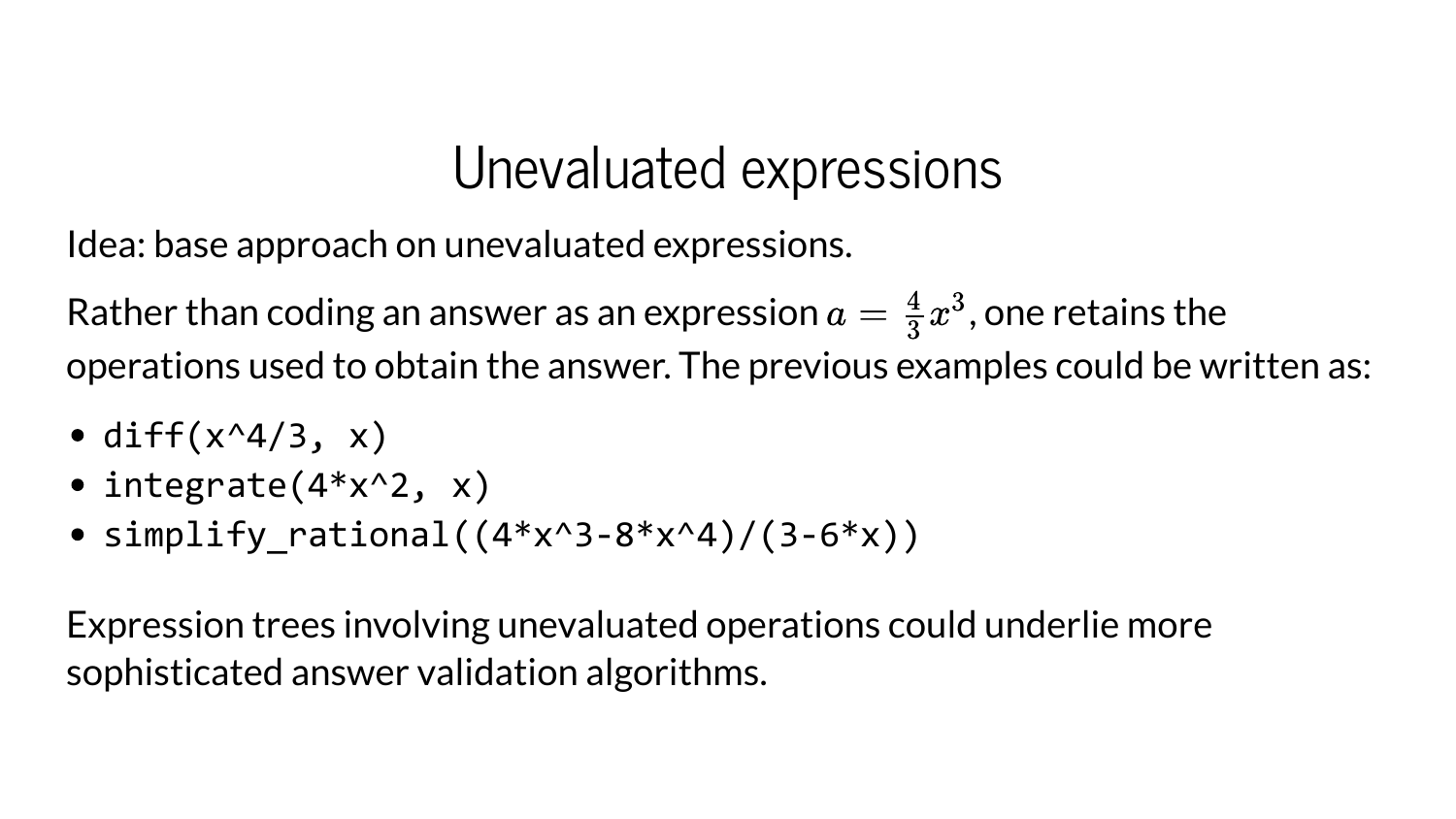#### Operations with errors

Challenge: identify common errors and program "corrupted" functions that capture the error.

For example, an integrate function that integrates  $x^n$  as  $\frac{1}{n}x^{n+1}$ .  $n$  as  $\frac{1}{1}$  $\frac{1}{n}\pmb{x^{\prime}}$  $n+1$ 

When substitute combinations of corrupted functions into the unevaluated expression tree of the answer, obtain a family corrupted expression trees representing different combinations of errors.

In answer validation,

- 1. Attempt to match expression tree of a user's response to a corrupted expression tree.
- 2. If match found, give appropriate feedback and/or partial credit.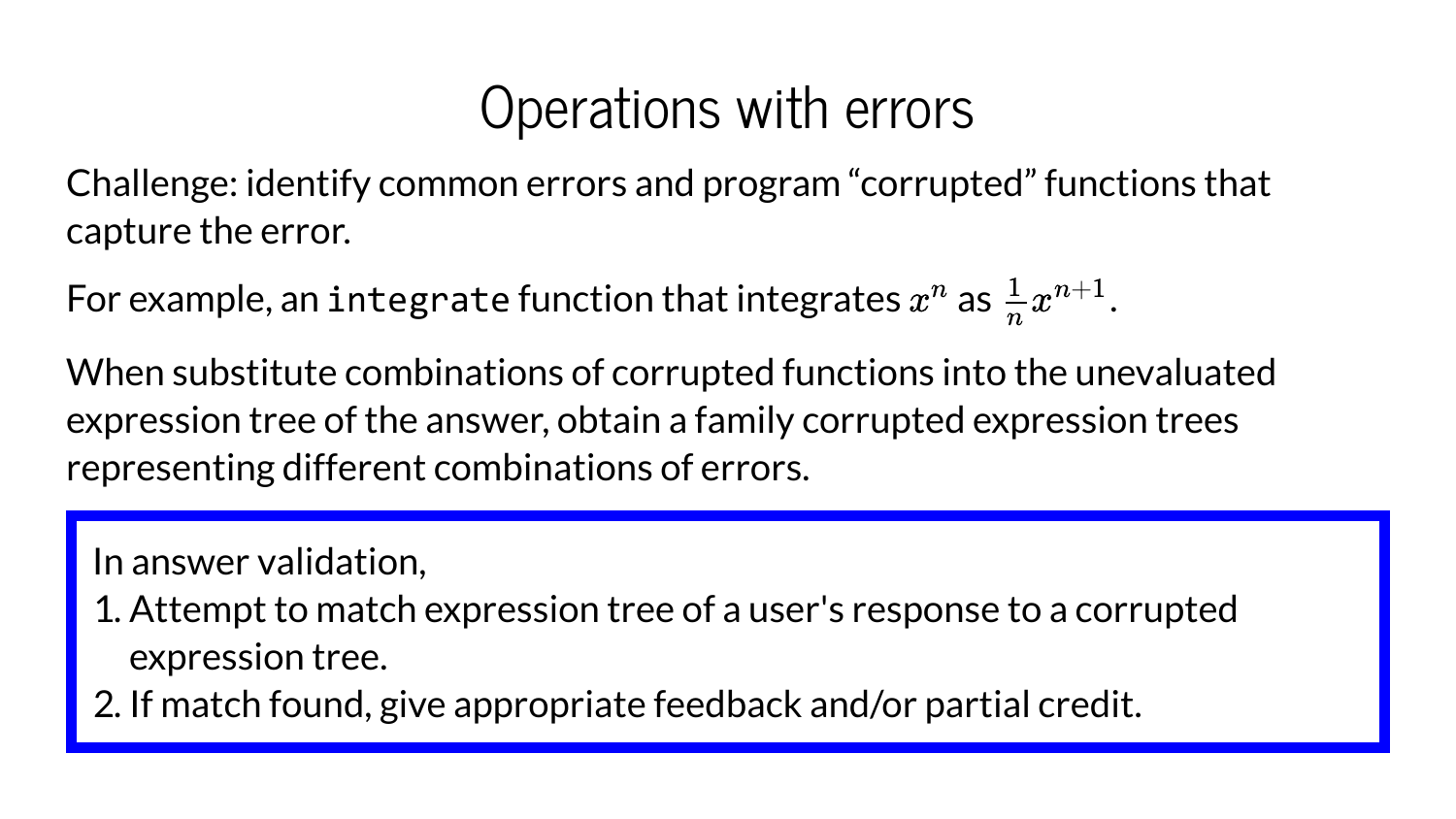#### E x a m ple

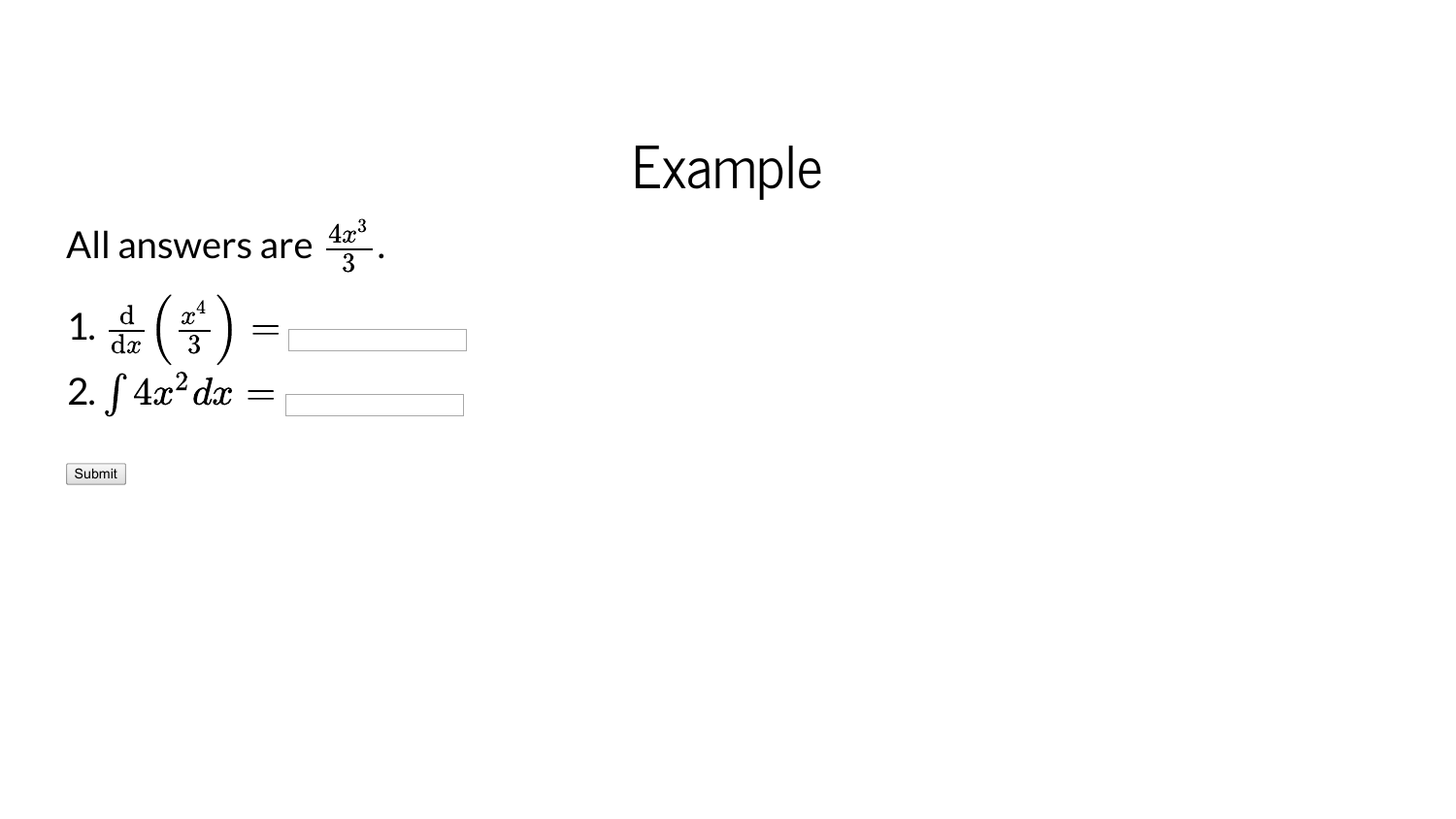Possible extensions of corrupted tree approach Could extend approach to check for other ways of corrupting expression tree

Examples

- Messing up order of operations
- Omitting steps (missing parts of tree)
- Correct answer based on user's previous incorrect response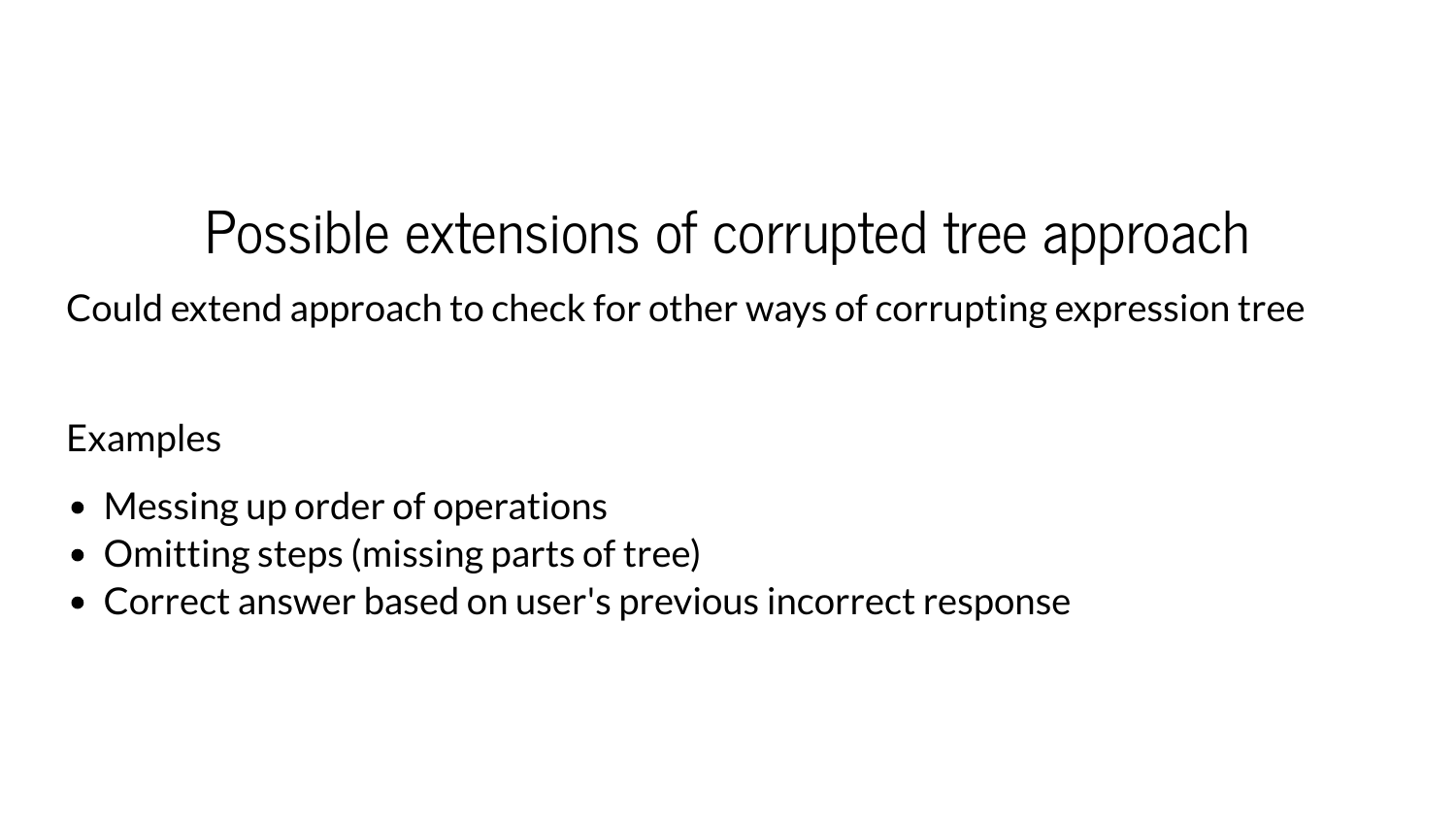# Advantages of corrupted tree approach

- Intricacies hidden from question author
	- Author simply writes correct answer as expression tree
	- System computes common corrupted trees behind the scenes
	- Automatic partial credit and/or feedback
- Straightforward approach to give authors more control
	- Sensible defaults for generic expression tree
	- Author could add additional markup (attributes) to segments of the expression tree to change behavior